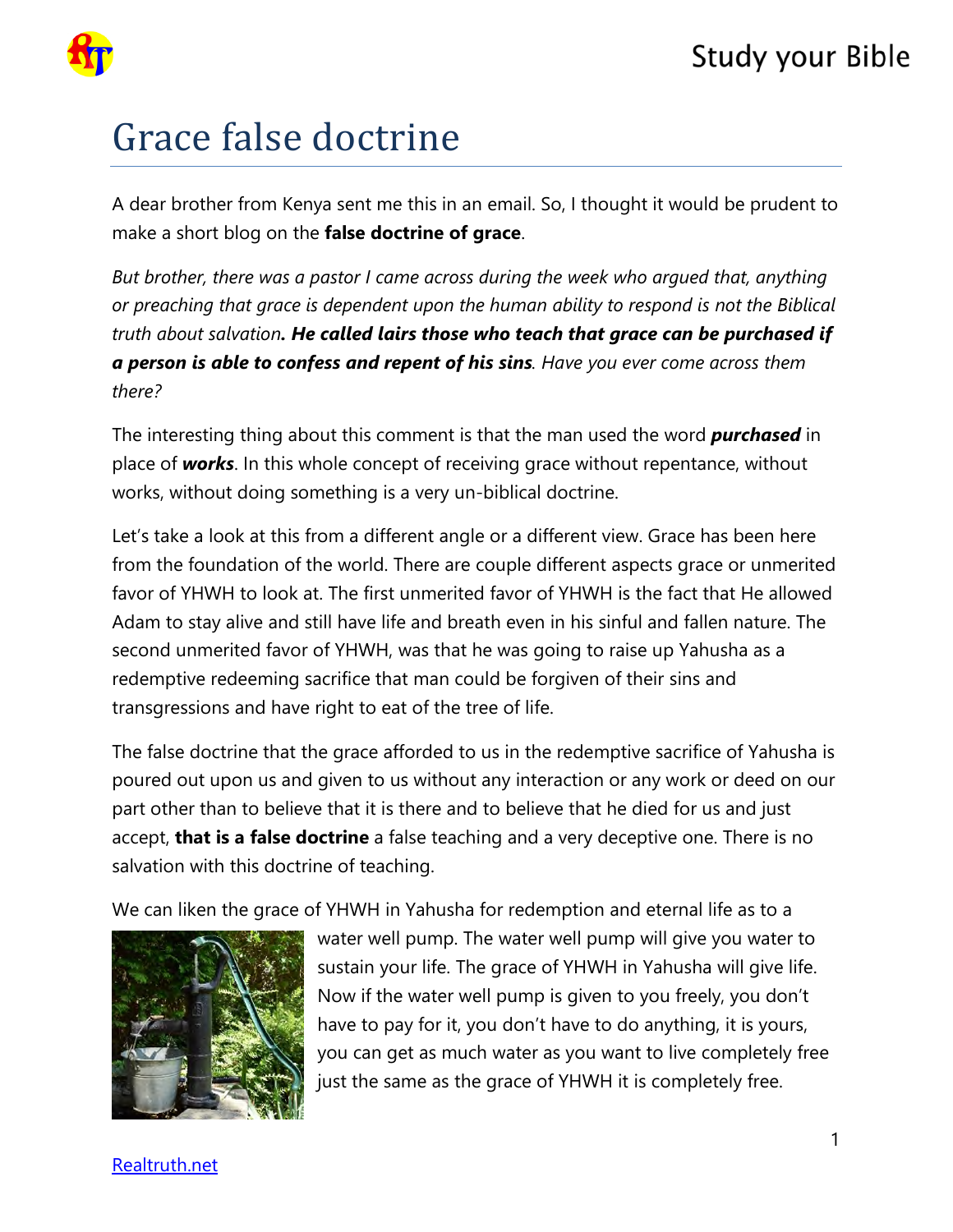Now as the water well pump and grace are compared, a man can come to the pump and believe and have complete faith that this is a water well pump, I can get water here that will sustain my life, the same, they come to the grace of YHWH and believe and have complete faith that this is my redemption, I can come here and I get life. Now even if you believe and have complete faith these things are real and true, if that belief and complete faith is not put into action or accompanied with works that well water pump will never issue that water to sustain your life. It is just the same with the grace of YHWH it cannot redeem you unless you put that belief, complete faith into action or works.

**Jas 2:20** But will you know, O vain man, that faith without works is dead? **Jas 2:26** For as the body without the spirit is dead, so faith without works is dead also.

The false doctrine, that a man can sit and look at grace and have just faith alone, just believe it's free and take no action or have some works is false, just like the water well pump the water will not come out and go into your mouth down you into your belly to give you life, that grace cannot come into your heart, cannot cover you and give you life **without action or works on a man's part**. The water well pump has a very specific work or function that is required for a man to receive the life-giving water from the pump and that action cannot be altered. There is only one action that can take place for water to come out of that well to receive it for drink and that is to move the lever up and down, you can't move it sideways, you can't spin it around and around, it can only go up and down the instructions are very specific. Now this is likened unto grace, unto the unmerited favor, to the redemption that is offered in Yahusha, the Bible gives us a very detailed instruction as how to receive this unmerited favor this grace. What the Bible says is, that if we will repent and be baptized for the remission of sins in Yahusha that we will receive the Holy Spirit and have access to eternal life, if we stay true and faithful to the end. Just like the water pump there is no other way to receive this grace than by these works. The false doctrine of the sinners prayer, or asking Jesus into your heart, or giving your life to Christ is the same concept of going up to the water well pump and trying to take the lever and move side to side to get water or trying to spin it around and not pumping it up and down it is the same kind of false action that will not get results.

So just as the water well pump will give you life sustaining water if you will walk up to the pump and work the handle up and down in the proper direction and reach down